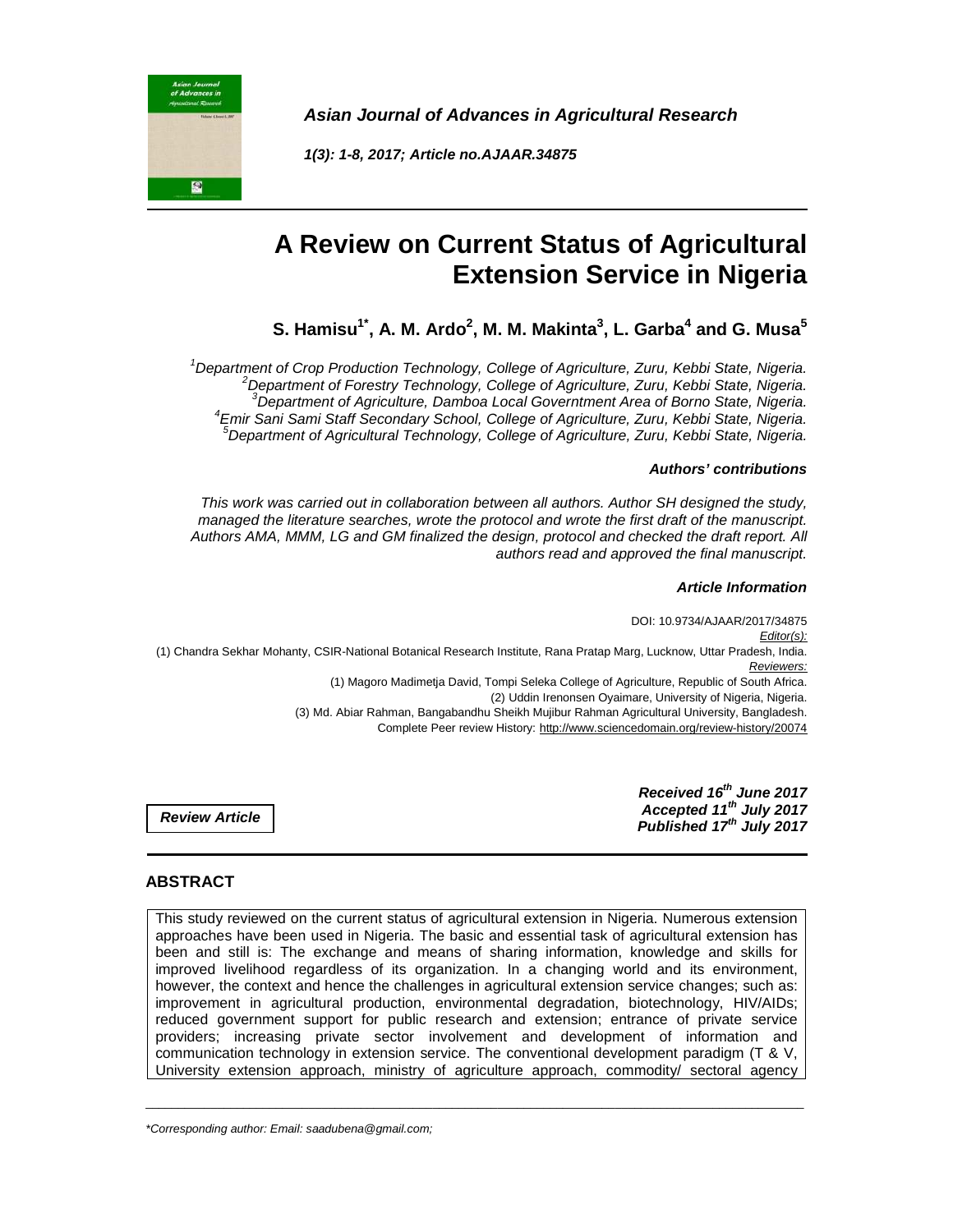extension, non-profit organizations or NGOs,). These old styles of agricultural extension services has an assumption that its primary task is to convey a superior technology to local farmers either as adopters or rejecters of innovations, but as the originator of technical knowledge of improved practices. There is now a rival view of extension represented by the participatory approach to development. The bottom-up views of strategies is an emerging paradigm in development thinking and practices. It was recommended that a demand-driven (private) extension service be institutionalized to thrive along with the UAES, which has often been seen as part of the social services rendered by government for the farming populace. It was also recommended that a legal legislative action be put in place, which would, among other things, define the responsibilities of the various tiers of government towards financing agricultural extension services in Nigeria.

Keywords: Current; status; agricultural extension; service; Nigeria.

## **1. INTRODUCTION**

## **1.1 Background to the study**

The term "Extension" is derived from a Latin word "Extendere" means "to extend". The Oxford English Dictionary of current English defined extension as: "an additional part", "addition or continuance" or enlargement. [1] defined extension education as an out of school voluntary adult education program, using teaching and learning principles, concerning peoples livelihood, carried out in systematic way in an atmosphere of mutual trust and respect. Also, extension is defined as "the extending of or a service or system which extends the educational advantages of an institution to persons' unable to avail them in a normal manner" [2].

The concept of agricultural extension differs from one country to the other and from one agricultural agency to another. For instance, in Australia and New Zealand, it refers to as agricultural advisory work, while in USA it is a cooperative extension service. Consequently, its definition depends on the objective of the<br>organization providing the services [3]. organization providing the services [3]. Agricultural extension as a service or a system which assists farm people, through educational procedures, in improving farming methods and techniques, increasing production efficiency and income and bettering their levels of living and uplifting the social and educational standards of rural life [2].

According to [4], agricultural extension involves the conscious use of communication of information to help the farmers to form sound opinions and make good farm decisions. The current models of extension approaches being used in Nigeria include some of the following: training and visit (T&V) extension, University operated extension, Ministry of agriculture operated extension, Commodity/Sectoral agency extension, Special program for food security (SPFS), Sasakawa Global 2000 (SG 2000), Community based agricultural and rural development approach (CBARDA). The farmers' field school which is now being introduced, the latest one, which is still under incubation, is the participatory approach extension service.

The training and visit (T&V) extension, vigorously promoted by the World Bank in more than 50 countries, and religiously adopted in Nigeria. More than ninety five percent (95%) of the agricultural extension services delivery in Nigeria is provided by the government through the state agricultural development project (ADPs) using the T&V approach. Even though the T&V system was finally abandoned in the late 1990s by its promoters, the system still remains the most popular extension strategy in Nigeria. Despite, it's proven lack of fiscal sustainability and its inadequacy in meeting the demand of farmers, and its inconsistency with the growing emphasis on the role of the state as a facilitators rather than a provider of public service [5]. The current trend in extension is tilting towards reduced emphasis on uniform message as provided by the Training and Visit (T&V) system but rather to involve other stakeholders (including farmers and private sector) in gaining more ground [6].

The importance of agricultural extension in agricultural development is widely<br>acknowledged, particularly in developing acknowledged, particularly in countries such as Nigeria where by in most developing countries, agriculture is the main source of livelihood [7].

In addition, [8] observed that since Kenya's independence in 1963, agricultural extension services have largely been provided by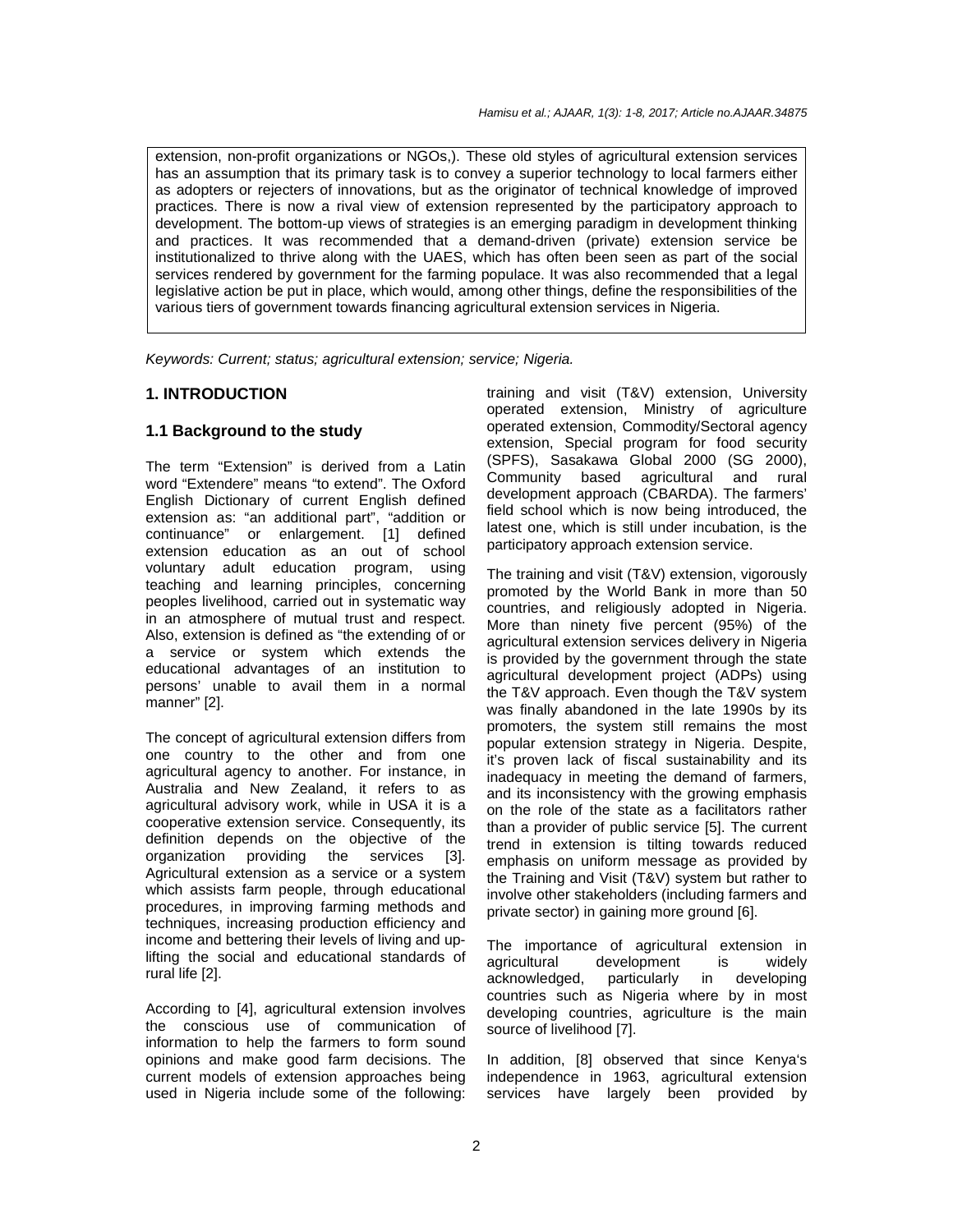government. This is equally true in Nigeria where public participation has been into all aspects of this economy including direct agricultural production [9,10]. The main objective of this study was to made a reviewed on current status of agricultural extension service in Nigeria using literature reviews.

# **2. AGRICULTURAL EXTENSION SERVICES IN NIGERIA**

In Nigeria, extension services are delivered and funded by the government (public). The three ties of government, Federal, State and the Local government play varying roles in the delivery and funding. The Federal government provides coordination, policy direction through the Federal Ministry of agriculture and natural resources, which is carried out by the National Food Reserve Agency (NFRA) formerly known as project Coordinating Unit (PCU). It was initially known as Federal Agricultural Coordinating Unit (FACU), which was merged with its sister department, the Agricultural Projects Monitoring and Evaluation Unit (APMEU) and called Project Coordinating Unit (PCU). The FACU and APMEU were established together with the state ADPs and the World Bank support in the early 1980s. The ADPs are the State institutions with the mandate to carry out extension services to raise agricultural production and improve rural living conditions. The ADPs are the extension arm of the State Ministry of Agriculture and Rural Development [11].

The 774 Local government authorities were created under a 1976 Law, to decentralize development program to the local level. The decree establishing them specifies that they should have major responsibilities for delivering extension services [11]. Despite the fact that, all Local government authorities have agricultural department and some staff, there is no indication that extension delivery is one of their major activities. This may be related to the dominance of the ADPs with the huge financial backing by the World Bank, Federal and State governments.

The ADPs started in three pilot sites, Funtua, Gombe and Gusau in 1975 known asenclave projects [12]. Their activities then included road and Dam construction, rehabilitations and maintenance of rural roads, provision of production inputs, in addition to the provision of technical advisory services to farmers. The overwhelming successes recorded influence the establishment of six more enclave at Ayangba, Lafia, Bida, Illori, Ekiti-Aroko, and Oyo north between 1979 and 1982 [12]. This led to the creation of the first set of state wide ADPs in Bauchi 1981, Kano in 1982, Sokoto in 1983 and Kaduna in 1984 [13].

One of the strong mechanisms in extension delivery is a linkage between agricultural research, extension and the farmers. Training and Visit (T&V) extension system remain the basic strategy for public extension delivery; the Research-Extension-Farmers-Inputs-Linkage-

System (REFILS) is the management mechanism being used to bring together stakeholders in agricultural development as equal partners [12]. The institutions involve include the ADPs, National Food Reserve Agency (NFRA), a department under the Federal Ministry of agriculture and Water Resources (FMA & WR) responsible for the coordination of the multilateral Donor supported Agricultural Development Projects (ADPs). The National Agricultural Extension Research and Liaison Services (NAERLS), is the planning and coordinating agency for agricultural extension liaison nationwide and for conducting research on technology transfer and adoption [14]. Zonal REFILS activities are coordinated by zonal coordinating research institutes. The institute for Agricultural Research (IAR) of Ahmadu Bello University, Zaria, is responsible for the Northwest zone. Lake Chad Research Institute (LCRI) Maiduguri is in-charge of North-East zone.

According to [15], the single most crucial factors that brought about the dismantling of the T&V extension system was the problem of financial sustainability and a generic problem made worse by the high cost of the system. At project closure, most of the ADPs in Nigeria had weak and uncertain funding structure, and were providing poorer service than should expect of such semiautonomous development institutions. Although they were developed to perform a temporary role, in providing investments and services in line of relatively ineffective line agencies, the ADPs have nonetheless assumed a permanent status which supports the contention that this type of agency was needed to implement the development envisaged under the project. But the structural organization of the ADPs has not been corrected to reflect its new role as a permanent development agency, except in few states. Part of the problem of its temporary status is that majority of the staff, with the exception of those seconded from the Ministry of Agriculture, were on temporary appointment. This weakens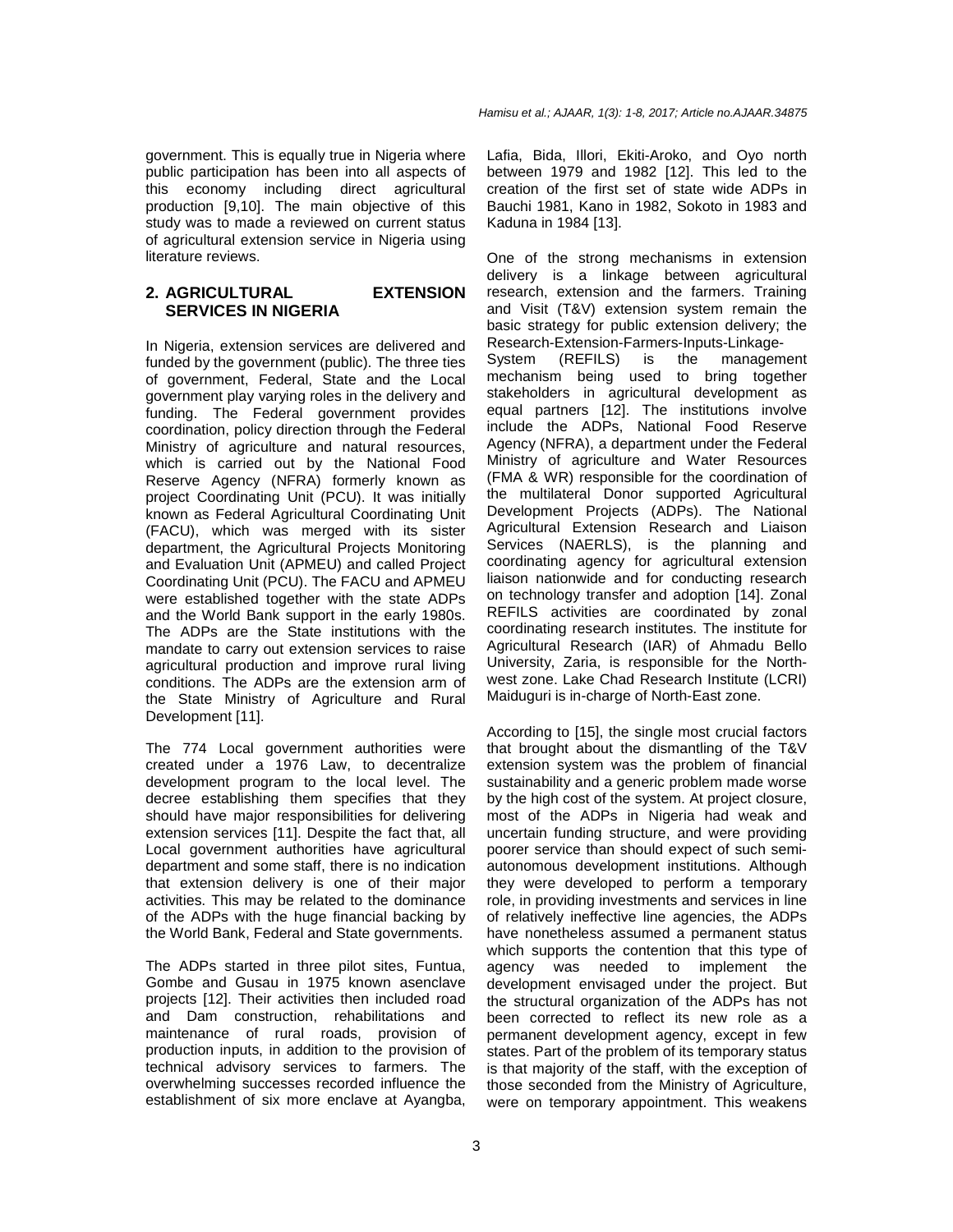morale of the extension agents, especially after the World Bank withdrawal.

According to [11], after the closure of the World Bank loans in the early 1990s, the tempo of the ADPs activities slowed down drastically resulting in shrinkage of their roles. In some states the ADPs staffs were only paid salaries, which were the statutory responsibility in funding arrangements. Some of this shrinkage is necessary, as the ADPs have often performed activities such as input supply, which the private sector could do better. In this light, funding cuts have had positive effect of compelling the ADPs to review their roles.

The T&V extension system has also been questioned for excluding stakeholders from participation in extension delivery systems. Alternative private service providers like Nongovernmental organizations (NGOs), and private sector institutions have the same general objective as the public extension services – serving farm families and rural people but they differ in their general background, specific philosophies and guiding principles, processes and means of implementation. This situation indicates the potential need for other extension models [11].

## **2.1 University and Research Institutes Operated Extension**

Some Universities in Nigeria undertake rural development activities in addition to their teaching and research responsibilities. Typical examples are: the Badeku project of the University of Ibadan; the Okpuje project for the University of Nigeria, Nsukka; the Isoya rural development project of Obafemi Awolowo University and the Zaria aided rural change project for Ahmadu Bello University, Zaria; these projects are initiated to improve socio-economic conditions in selected Villages with manageably small populations [11].

In addition to the extension outfits of the conventional Universities, the agricultural Universities in Umudike, Abeokuta, and Makurdi also engage in extension activities in nearby areas. The University of Agriculture at Makurdi has a cooperative farmer in selected villages. The University of Agriculture at Abeokuta has a formidable Agricultural media resources and Extension Center. The extension outreach of Micheal Okpara University of Agriculture at Umudike was implemented by the College of

Agricultural Economics, Rural Sociology and Extension. The agricultural Research Council of Nigeria (ARCN), a supervisory body to the 18 Agricultural Research Institutes (NARIs), has reintroduced the adopted village concept in all the NARIs. It is now mandatory for each institute to operate at least one adopted village [16].

# **2.2 Ministry of Agriculture Operated Extension**

This dates back to 1893 when a Department of Botanical Research was established at Olokomeji in the present day Ogun state. Later the headquarters of the department of agriculture for the Southern and the Northern Nigeria were established in 1910 and 1912 respectively. Today, there are 37 Ministries of Agriculture (one in each state) and the FCT (Abuja). These were charged with the responsibility of agricultural extension service. In doing this, each Ministry received financial and technical support from the Federal Ministry of Agriculture [17].

Some specific functions of the Ministries of Agriculture include: training of personnel, training of professional staff; training of technical staff and farmers in the production, distribution, processing and marketing of agricultural products, supply of agricultural inputs to farmers; assisting in social development and home – making and youth development [17].

# **2.3 Commodity/Sectoral Agency Extension**

This was aimed at raising the production of a single crop as rapidly as possible, thus commodity Boards were established in strategic areas of the country where production of the commodity was a major occupation, with favorable agro climatic conditions. The commodity Board was semi-autonomous and employed their own staff as well as supplied inputs to farmers at subsidized rates. The clientele of each Board was the farmer growing the specific crop, hence the Cocoa Board, Groundnut Board few to mentioned [17].

# **2.4 Extension Work by Registered NGOs**

Some registered NGOs employed extension workers to carry out extension work and communication development for their target system. Some of such NGOs are assisted by the government financially. However, they source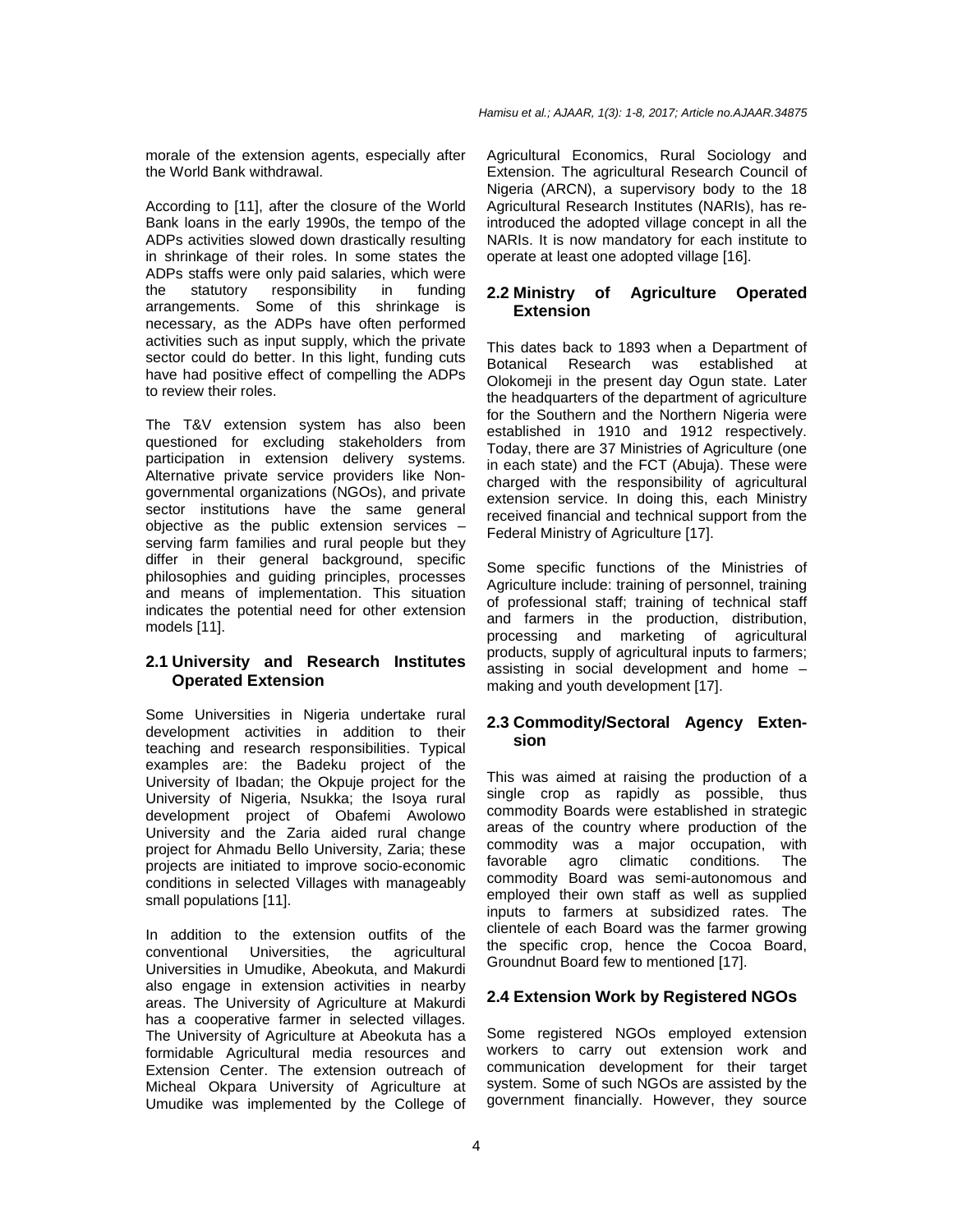their funds from national and international bodies [17]. While, majority of the international NGOs involved in extension delivery are Christian Based International Organization such as ECWA, CRUDAN, and COCIN. The only international NGOs known solely for its extension activities in Nigeria is Sasakawa Global 2000 [12].

## **2.5 Farmers Organizations Involved in Providing Advisory Services**

There are different types of farmers based organization operating in Nigeria. They include farmer cooperatives, farmer and commodity associations, and farmer groups. As part of the cooperative structure in the country, there are Ministries commerce and cooperative in all states. However, the performance of cooperatives, especially farmers' cooperative has been questioned [18].

As a result of the unsatisfactory performance of farmers' cooperative and the call by government for private sector to participate in development activities, several farmers' association sprang up in the nineties. Such as commodity base and registered commodity producer association while others remains general in nature such as: All Farmer Association of Nigeria (AFAN), Federation of Farmer Association of Nigeria (FOFAN), Farmer Association of Nigeria (FAN) etc, most of these associations seeks to represent the interest of their members. As such provision of advisory service, a grass root activity, is not an important part of their contribution [19].

The farmers associations are not directly involved in providing extension services to their members. However, they are indirectly engaged through farmer facilitators in providing technical advice to their members. In addition to this initiative a number of projects in Nigeria are using the group participatory approach. They include National Fadama Programs, Community-Based Agricultural and Rural Development Project (CBARDP), National Special Program on Food Security (NSPFS), Local Empowerment and Environmental Management Project (LEEMP) just few to mentioned [19].

# **3. CURRENT CHALLENGES FOR AGRICULTURAL EXTENSION IN NIGERIA**

Private participation or outright privatized extension has been the subject of widespread discussion by those considering the challenges of providing an efficient agricultural extension system for farmers in developing coutries [20,21,22].

According to [17], Africa's development score card and by implication Nigeria is disturbing. It is characterized by:

- Rising poverty
- Almost 40% of the population lives below the poverty line
- Deepening environmental degradation
- Poor region of the world
- The only region in the world where poverty is projected to rise this century
- Poor information and communication technology linkage

Nigeria remains grouped among the 43 "Low income food-deficit countries" (LIFDCs) in Africa. The National Agricultural Extension Research and Liaison Service (NAERLS) have the challenges not only to meet the nation's needs for sustainable agricultural development and food security but indeed to meet the set millennium goal [17].

# **4. IMPEDIMENTS TO IMPROVED PUBLIC/PRIVATE COLLABORATIONS**

Public/private partnership (PPP) is the policy vogue in Nigeria, not only in agricultural and rural development projects but in other sectors as well [23]. However, it is worthy to note that the PPP concept itself is new to government and the impediment currently hindering the attainment of agricultural policy objectives, if not properly addressed may likely impair the smooth running of the partnership or weaken it. Some of the impediments are:

# **4.1 Policy Impediment**

Little attention has been given to policy instruments and variable such as developmental needs of the people, target beneficiaries, budgetary constraints, employment opportunities, population growth rates, environmental sustainability and other socio-economic needs of the people [24]. The most difficult and challenging policy issue facing the agricultural extension service today is how to secure a stable source of funding [6]. According to them, since the 1980's funding of agro-technology generation and transfer became an increasingly important policy issue. They contended that this is because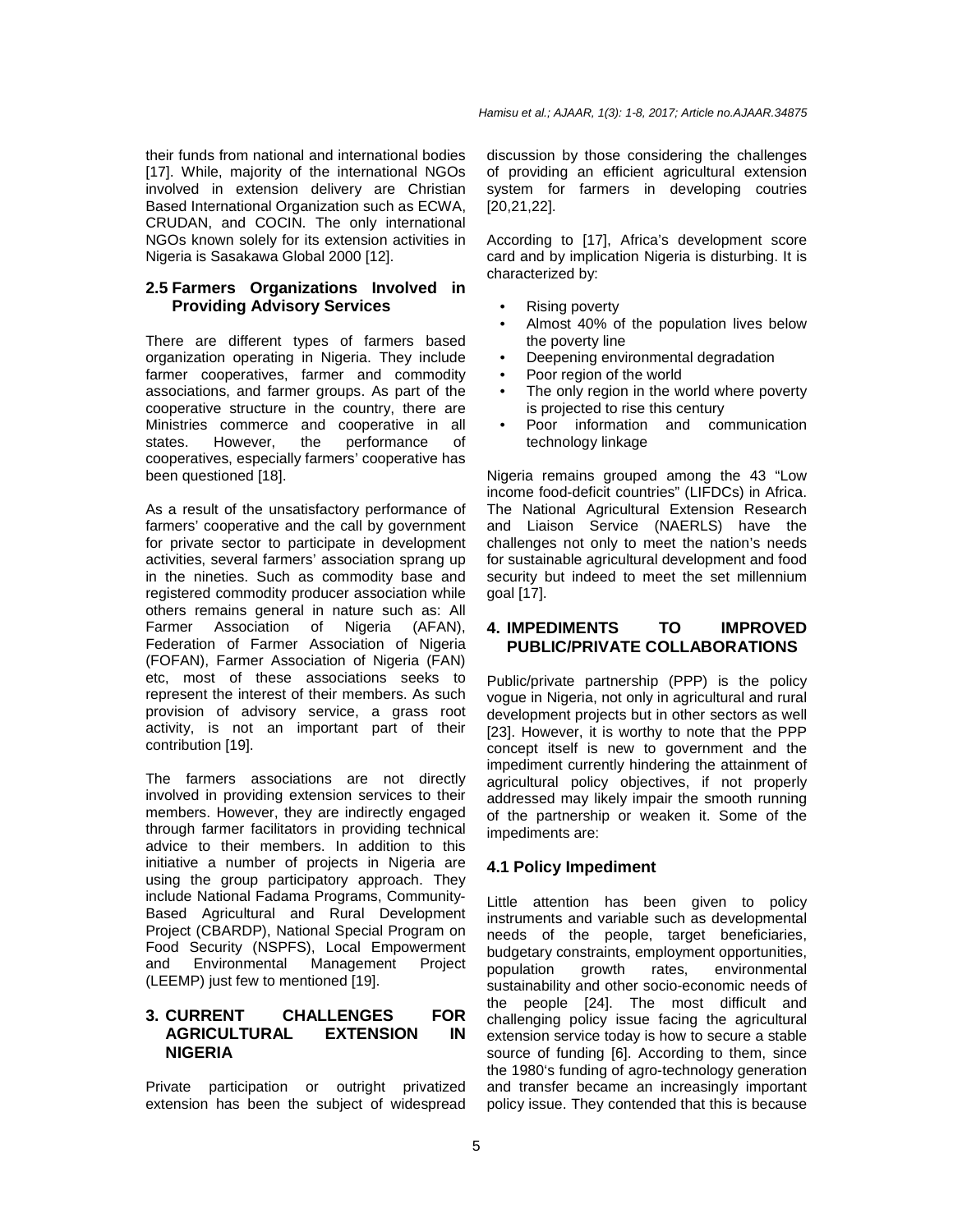of progressive decline in financial support for extension.

Despite the resuscitation of extension in the global agenda and the adoption of the publicprivate-partnership (PPP) strategy by the present government in Nigeria, the agricultural policy in general and extension policy in particular is still characterized by improvisation and ad-holism. Development planners have indicted policy makers for the lack of sustainability, continuity, realism and consistency. Successive governments have come up with new agricultural policies and programs which were different from their predecessors [24].

Some of the projects/programs implemented over the years include, cooperatives 1935 to date, commodity boards 1945-1985, agricultural research institutes 1964 to date, ADPs 1975 to date, NACRDB 1973 to date, OFN 1979- 1983, presidential initiatives on cocoa, cassava, rice, livestock, fisheries and vegetable oil 1999-2007 [23].

## **4.2 Strategic Impediment**

Providing agricultural extension services to small holder farmers on a sustainable basis requires a well-articulated vision and implementation strategy. The vision will provide framework for a long-term strategic plan to guide the development of sub-component and the involvement of all stakeholders. The vision 2010 provides for that need but the implementation strategies have not been fully articulated [24].

# **4.3 Structural Impediment**

Structural and institutional stability are required for an enhanced and sustainable provision of advisory services. Stability allows for long term strategic planning and commitment of resources on a long term basis. Frequent organizational changes within extension directly impact the organization's effectiveness as well as the collaboration among the various advisory service providers. The Federal Ministry of Agriculture has undergone structural changes three times in the last few years. Currently, it has just been changed from Federal Ministry of Agriculture and Water Resources (FMA & WR) to Federal Ministry of Agriculture and Rural Development (FMA & RD). If the public-private-partnership is to work well in Nigeria a favorable conducive atmosphere for long term commitment of resources by the private sector must be created.

This is done through long term policy instrument and government commitment to those plans [24]. Agricultural extension is crucial to development in the Agricultural sector and overall national development [25]. According to [26], there is need to legislate Agricultural extension policy so that it will be well organized, financially stable for effectiveness and sustained impart.

## **4.4 Financial Impediments**

The most difficult and challenging policy issue facing the agricultural extension service today is how to secure a stable source of funding [27]. For instance, in the early days of the present democratic government 1999-2015, while the National budget has increased by more than 160 percent, the share of agriculture was instead reduced by fifty percent. The commitment by government to fund agricultural Extension service delivery in Nigeria has been a serious impediment to the extension delivery in Nigeria. One of the factors that necessitated the withdrawal of the Word Bank from funding the ADPs has been attributed to lack of commitment by government to pay their counterpart fund required for the execution of the project [11].

Agricultural practices must change in tropical Africa in order to achieve the millennium development goals in agriculture. According to him these countries can no longer rely completely on traditional systems that result in poverty and hunger. He maintained that new technologies still lie in Universities and crop improvement centres that require more effective and practical extension services in order to deliver to the growers [28].

More so, the ineffectiveness and inefficiencies, which characterize the public extension service, have given rise to the wide-call for a private sector-driven extension services [29]. Therefore, the need to strengthen the existing extension delivery service in the country to make it more effective and efficient to achieve this onerous task, agricultural extension deserves to be appropriately funded by government as well as all other stakeholders in agriculture in Nigeria [29].

# **5. CONCLUSION**

Agricultural extension is crucial to development in the Agricultural sector and overall national development. There is need to legislate Agricultural Extension policy so that it will be well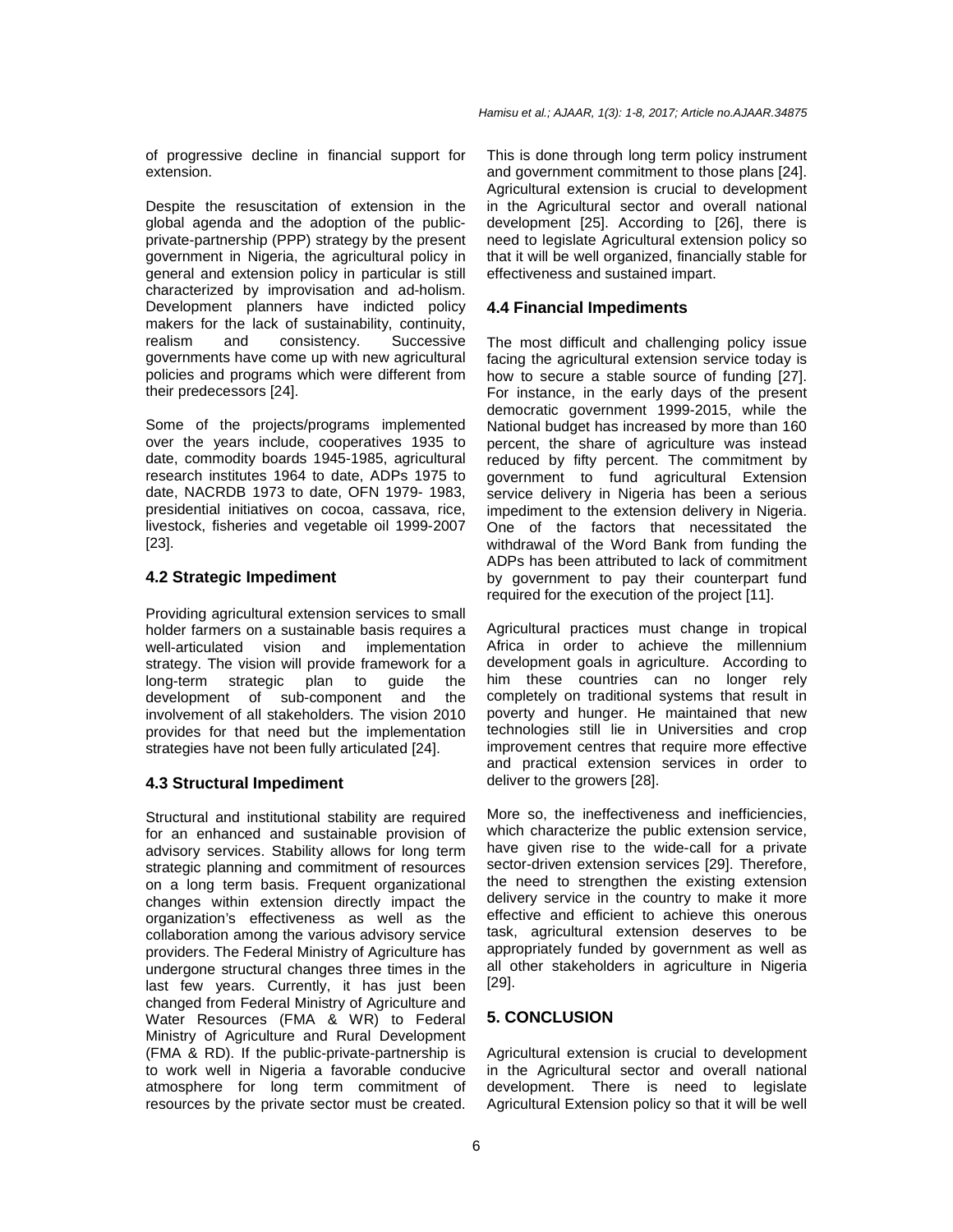organized, financially stable for effectiveness and sustained impart. The fact that extension cuts across all other sub-sectors of Agricultural demands that its coordination, funding, subject matter, staffing, geographical coverage and organization be guided by a framework in which its programs and activities are implemented. Nigeria has to respond to the call of GCAE to formulate comprehensive and well-articulated Agricultural Extension Policy (AEP). The current trend in extension is tilting towards reduced emphasis on uniform message as provided by the training and visit (T&V) system but rather to involve other stakeholders (including farmers and private sector) in gaining more ground.

## **6. RECOMMENDATIONS**

The following are recommendations for this review:

- i.A demand-driven (private) extension service be institutionalized to thrive along with the UAES, which has often been seen as part of the social services rendered by government for the farming populace.
- ii.A legal legislative action be put in place, which would, among other things, define the responsibilities of the various tiers of government towards financing agricultural extension services in Nigeria.

## **COMPETING INTERESTS**

Authors have declared that no competing interests exist.

## **REFERENCES**

- 1. Williams SKT. Rural development in Nigeria. University Ile-Ife Nigeria. Ife Press. 1978;129.
- 2. Maunder A. Agricultural extension. A reference manual. FAO; Rome, Italy; 1978.
- 3. Ogumbameru BO. Practical agricultural communication, Daily Graphics Ltd, Ibadan, Nigeria; 2001.
- 4. Van den Ban AW, Hawkins HS.<br>Agricultural extension. 2<sup>nd</sup> Edition: Agricultural extension.  $2^{nd}$  Edition; Blackwell Science, Oxford Publishers, London. 1998;267-268.
- 5. Isma'il YI. Current state of agricultural extension in Nigeria: A seminar at Manbaiya House Kano. Organized by Bayero University, Kano, Nigeria; 2009.
- 6. Robert C, Robert T. Changing incentives for agricultural extension. A review of Privatized Extension Network. 2003;132.
- 7. Wanga E. Key note address on new perspective in rural extension. Regional Refresher International Course in Rural Extension (ICRE) on: Challenges and Prospects Exertion University; 1999.
- 8. Nambire E, Omiti J, Muguruievi L. Decentralization and access to agricultural extension. Conference of Agricultural Economics, Gold Coast, Austria; 2006.
- 9. Adedoyin FS. Policy issues and legislation in agricultural extension delivery in a democratic and parag economy. Proceedings of the 9th Annual National Conference of the Agricultural Extension Society of Nigeria; 2004.
- 10. Ozor N, Madukwe MC. Strategic for increasing private sector participation in funding agricultural extension services in Nigeria; 2004: The professionals reaction in Enugu state national council on privatization (NCP). Privatization Handbook (3rd Edition). Abuja NCP Secretariat. 2001;114.
- 11. World Bank. Project coordinating unit. Annual Report on Agricultural Extension Service Delivery; 2004.
- 12. Arokoyo T. ICTs in transformation of agricultural extension: The case study of Nigeria; 2008.
- 13. Oladele OI. Effects of World Bank loan withdrawal on the performance of agricultural extension in Nigeria. Nordic Journal of African Studies. 2004;13(2):141- 145.
- 14. United State Agency for International Development (USAID). Agricultural inputs markets in Nigeria. An Assessment and strategy for Development. Sponsored by Federal Government of Nigeria; 2003.
- 15. Anderson JR. Agricultural advisory service. A background paper for the innovation through science and technology. Chapter 7 in the World Development Report; 2007.
- 16. Abdullahi YM, Auta SJ, Chikwendu DO, Murtala GB, Ilu IY, Abubakar SZ. Testing participatory agricultural extension in North-Western Nigeria: Needs, prospect and challenges. Proceedings 12<sup>th</sup> Annual National Conference (AESON); 2007.
- 17. Udiandeye CU. Current issues in agricultural extension and technology. Keynote at the Department of Agricultural